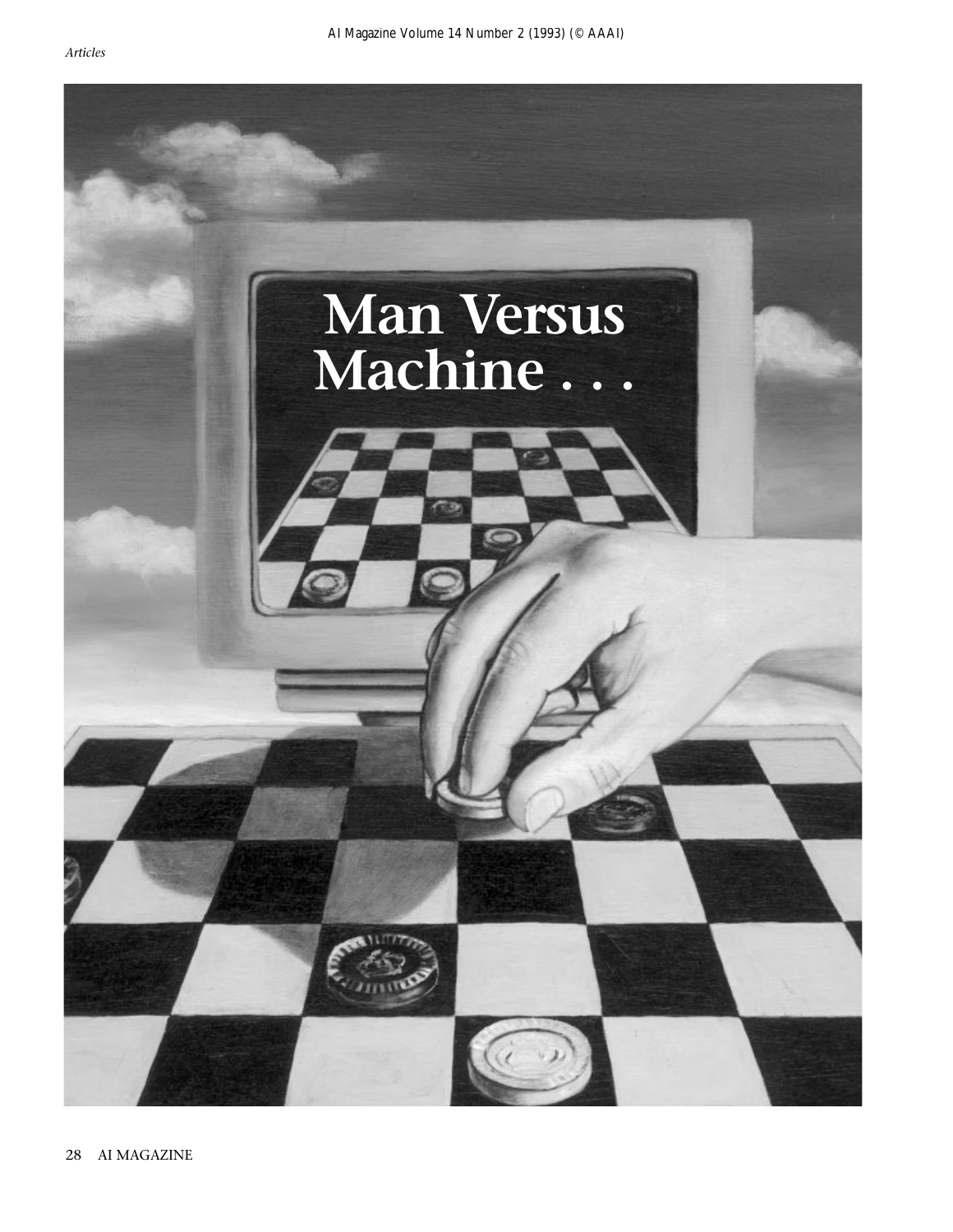# **. . . for the World Checkers Championship**

#### *Jonathan Schaeffer, Norman Treloar, Paul Lu, and Robert Lake*

■ In August 1992, the world checkers champion, Marion Tinsley, defended his title against the computer program CHINOOK. Because of its success in human tournaments, CHINOOK had earned the right to play for the world championship. Tinsley won the best-of-40-game match with a score of 4 wins, 2 losses, and 33 draws. This event was the first time in history that a program played for a human world championship and might be a prelude to what is to come in chess. This article tells the story of the first Man versus Machine World Championship match.

It has been 30 years since Arthur Samuel's<br>(1967, 1959) pioneering efforts in machine<br>learning gave prominence to checkers-<br>playing programs. Samuel's successes includt has been 30 years since Arthur Samuel's (1967, 1959) pioneering efforts in machine learning gave prominence to checkersed a victory by his program over a master-level player. In fact, the opponent was not a master, and Samuel himself had no illusions about his program's strength. This single event, a milestone in AI, was magnified out of proportion by the media and helped to create the impression that checkers was a solved game. Nevertheless, his work stands as a major achievement in machine learning and AI. With only a few exceptions, notably the DUKE program (Truscott 1978), little effort has been devoted to checkers programs since this work. Perhaps because of Samuel's early success, most of the subsequent research efforts into game-playing programs has been directed toward chess.

CHINOOK is a checkers program (8 x 8 draughts) developed at the University of Alberta (Schaeffer et al. 1991, 1992) as part of a research project in game-playing strategies started in 1989. In August 1990, the program earned the right to play for the World Checkers Championship as a result of its success at the U.S. National Checkers Championship for human players. After two years of preparation, the match was finally played in August 1992. The world champion, Marion Tinsley, emerged victorious, winning 4 games, losing 2, and drawing 33 in the best-of-40-game match. Considerable work remains to be done

with CHINOOK before we can expect to defeat Tinsley in a match, but the close score and the two wins represent a milestone from the computing point of view.

CHINOOK is the first program to play for a human world championship in a nontrivial game of skill. Computers have played world champions before, for example, DEEP THOUGHT in chess (Hsu et al. 1990) and BKG9 in backgammon (Berliner 1980), but they were exhibition matches with no title at stake. Tinsley is to be congratulated for putting his reputation on the line against a computer. This match might be a prelude to what will eventually happen in chess.

## The Champion

Since 1950, the checkers world has been dominated by Tinsley. He first became world champion in 1954 and then retired from the game in 1958, having vanquished all the best players in the world. He returned to the competitive arena in the early 1970s and became champion again in 1975. He has been champion since then, successfully defeating all challengers.

Tinsley's record is unparalleled in checkers or any other competitive game of skill. Over the past 42 years, he has won every match he has contested, usually by an embarrassingly large margin. For example, in his 1989 world championship defense against Paul Davis, Tinsley won 10 games, lost 0, and drew 20. He has finished first in every tournament he has played in, usually by a wide margin. Over this period, consisting of thousands of competitive and exhibition games, Tinsley has lost only seven games! His record in checkers is as close to perfection as is humanly possible.

# The Challenger

CHINOOK's strength comes from *deep searches* (deciding which positions to examine), a good *evaluation function* (deciding how favor-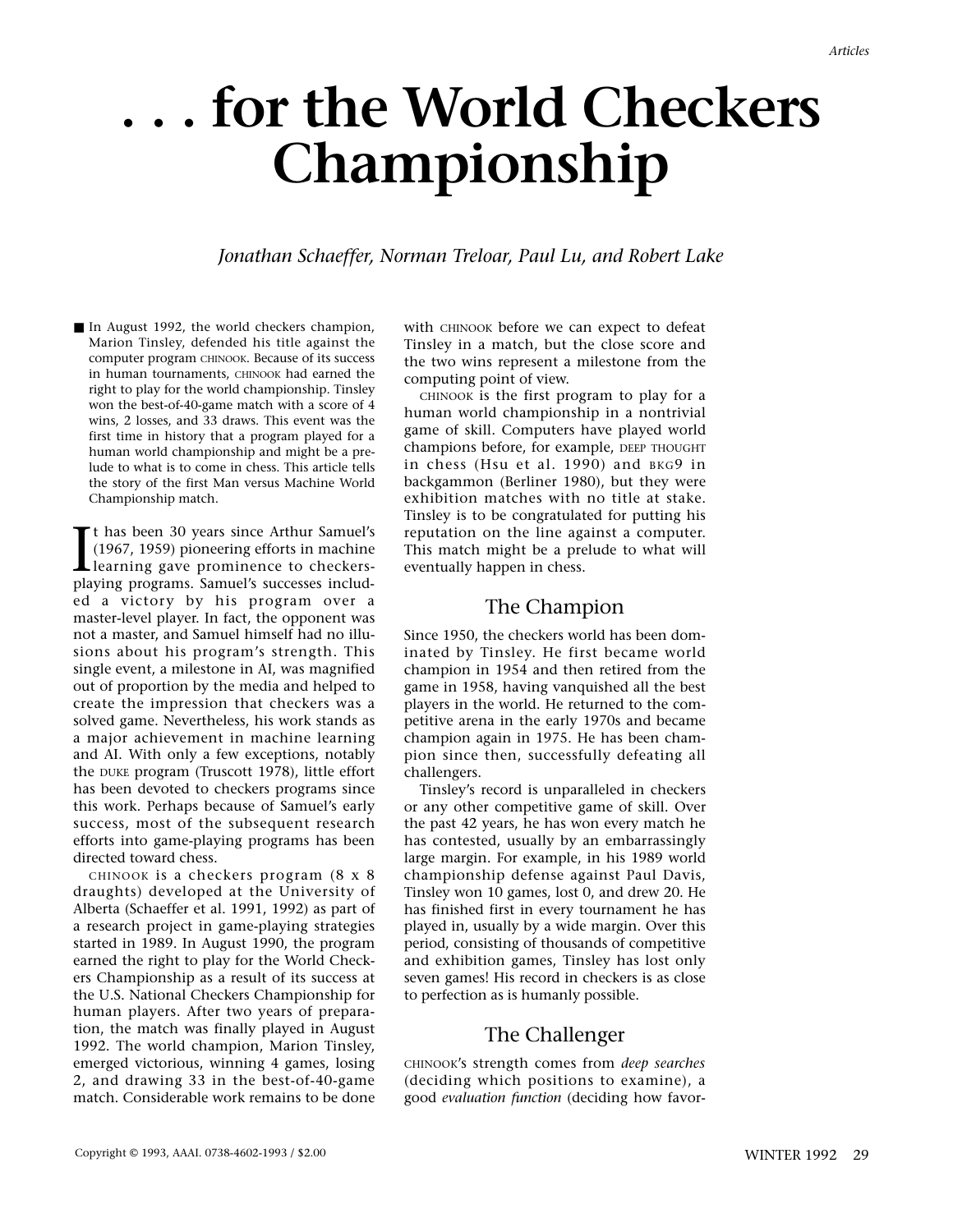

*Jonathan Schaeffer and Marion Tinsley*

able a position is), an *opening book* (knowledge of the first few moves of the game), and *end-game databases* (perfect information on all positions with seven pieces or less). The program is similar in structure to its chess counterparts, with the exception of the end-game databases, which play a major role in checkers but only a minor role in chess (Schaeffer et al. 1991, 1992).

CHINOOK uses a parallel, iterative, alpha-beta search with transposition tables and the history heuristic. During the world championship match, the program searched to an average minimum depth of 17-, 19- and 21 ply (1 ply is 1 move by 1 player) in the opening game, middle game, and end game, respectively, playing at the rate of 20 moves an hour. The search also uses selective deepening to extend lines that are tactically or positionally interesting. Consequently, some lines of play are often searched many ply deeper. It is common for the program to produce an analysis of lines of play that is 30-ply deep or more.

The program's evaluation function has 25 heuristic components, each of which is weighted and summed to give a positional evaluation. The game is divided into 4 phases, each with its own set of weights, resulting in 100 different parameters to tune. The definition of the heuristics and their weights was arrived at after long discussions with our checkers expert, Norman Treloar. This effort provided the program with sufficient knowledge to play a strong game of checkers. The evaluation function is constantly being tuned using human knowledge, the results of playing different versions of CHINOOK against itself, and the experience gained from games against human checkers grand masters.

For the match, we had solved all checkers end-game positions with 7 or fewer pieces on the board (checkers or kings) and 40 percent of the 111 billion 8-piece positions. Work on the eight-piece positions continues (we now have 70 percent computed). For each of these board positions, the program has perfect information about whether the position is a win, loss, or draw. This information is stored in a database of almost 70 billion positions. Although some humans can play end games with six or fewer pieces on the board nearly perfectly, the complexity of six-piece end games is such that there are many positions that humans do not understand. CHINOOK knows the value of every one of these positions without error. The eight-piece database, once completed, will significantly extend the gap between the program's perfect information and the human's heuristic knowledge of end games.

However, the initial board position has 24 checkers, and extensive knowledge of the openings is important for world championship play. CHINOOK currently has a small opening library of roughly 6000 positions, consisting of both prepared lines and an antibook. CHINOOK has consistently shown that on its own, it finds interesting opening innovations, and we do not want to stifle its creativity. However, some opening positions are known by humans to be losing, and CHINOOK cannot detect these positions under game constraints. To solve this problem, we maintain an *antibook,* a library of moves not to make. The antibook allows CHINOOK to play its own openings and avoid the positions that are known to be lost.

#### Prelude to the Match

CHINOOK surprised the checkers world in August 1990. First, it won the Mississippi State Open, going undefeated and winning matches against two of the strongest players in the world. Then the following week, it went undefeated to finish second in the U.S. National Checkers Championship, behind Tinsley, the world champion. In the tournament, the program drew a four-game match with Tinsley and won a match with Don Lafferty, the acknowledged second-best player in the world. By coming second to Tinsley, CHI-NOOK earned the right to play for the world championship. In subsequent exhibition matches against Tinsley, Lafferty, and former World Champion Asa Long, the program acquitted itself well, affirming its position as one of the top players in the world.

In early 1991, the American Checker Federation (ACF) and the English Draughts Associ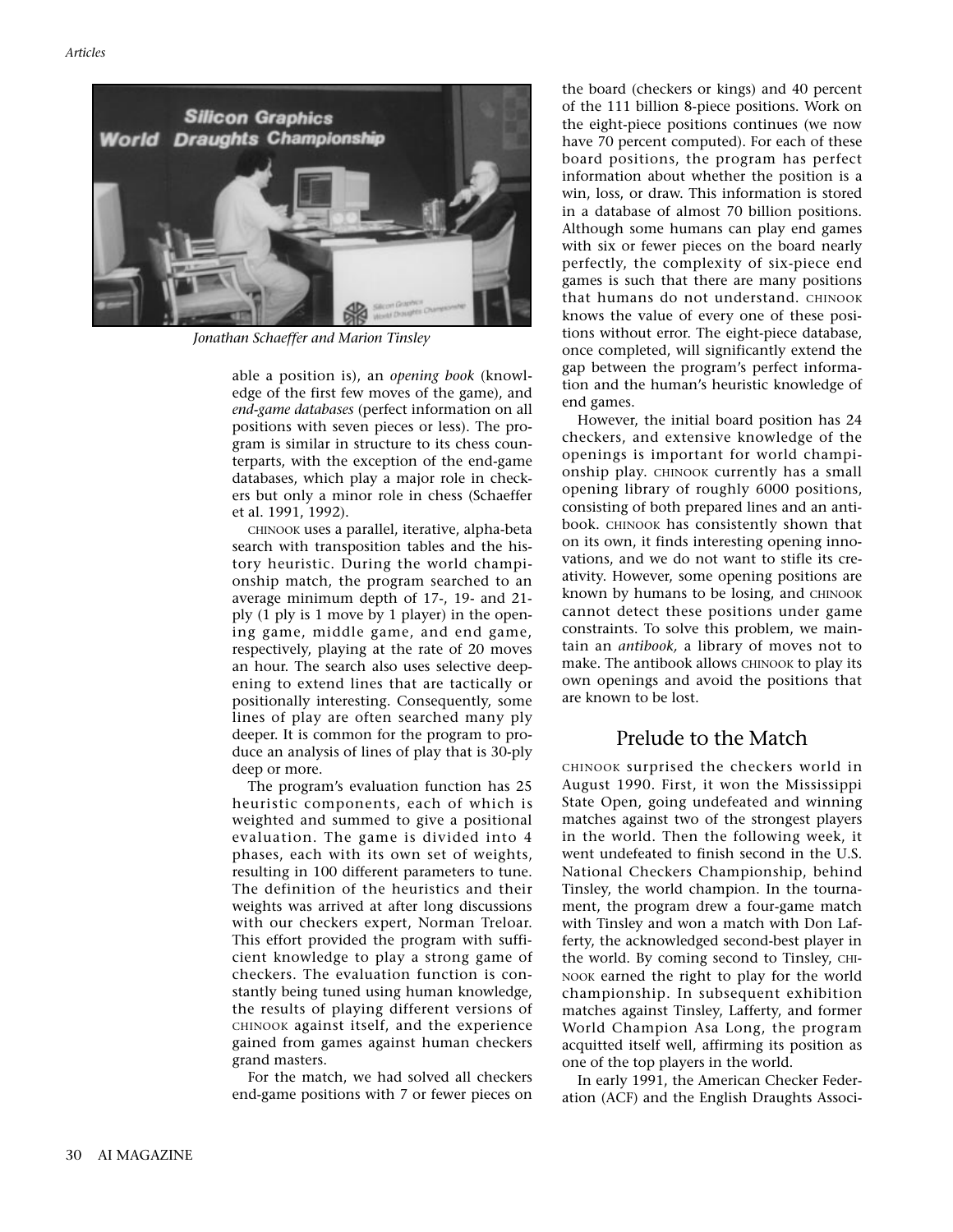ation (EDA), two of the governing bodies of checkers, decided not to sanction a CHINOOK-Tinsley match. Their position was that machines should not compete for human titles. Both organizations received numerous protests against the decision because the prospect of Tinsley facing the computer appealed to many checkers players.

Tinsley has remarked that over the past decade, he has found competitive checkers increasingly boring. His opponents are in awe of his abilities, and they play every game to draw. CHINOOK, being a computer program, is not influenced by Tinsley's reputation and plays every game to win. Tinsley found this style of play refreshing, and it reawakened his interest in the game. He wanted to play the match and tried his best to convince ACF and EDA that it would be good for the game of checkers.

In June 1991, Tinsley surprised everyone by resigning as world champion. In his resignation letter, he cited the failure of ACF and EDA to sanction the CHINOOK match as the major reason for his decision. Within two months, Tinsley signed a contract to play the match with CHINOOK. ACF and EDA tried unsuccessfully to convince Tinsley to withdraw his resignation. In August, they awarded him the title of world champion emeritus in recognition of his contributions to the game and the fact that he is still considered by most players to be the best in the world. Subsequently, the World Draughts Association, the International Checkers Hall of Fame, and the Mind Sports Olympiad sanctioned the match. ACF changed its mind and sanctioned it as the newly created Man versus Machine World Championship.

In April 1992, Silicon Graphics International agreed to sponsor the event. They also made available an SGI 4D/480 with 8 processors, 256 megabytes of random-access memory, and 3 gigabytes of disk space to run CHINOOK on. David Levy, Raymond Keene, and Tony Buzan of the Mind Sports Olympiad were the match organizers.

#### The Match

The match was played at the Park Lane Hotel in London, England, on 17–29 August 1992. Interestingly, this venue was the same as that for the 1986 Kasparov-Karpov World Chess Championship. Tinsley won the match by winning 4 games, losing 2, and drawing 33 in the best-of-40-game match. Some of the match highlights are presented in the following paragraphs:

**Game 1:** Tinsley pressed for five hours, trying to win an end game in which he had the advantage. His efforts were futile because the end game was in CHINOOK's databases, and it knew how to draw the game. After the game, Tinsley said he was shocked by our draw offer because he fully expected to win.

**Game 2:** CHINOOK came up with a new move in the opening that the spectators labeled as ugly but turned out to be strong. Tinsley defended accurately, and the game was drawn. Checkers Grand Master Richard Pask considered this game to be the best of the match.

Game 5: CHINOOK followed a line from its opening book taken from an authoritative human book on checkers openings (Fortman 1982). After the match, the author admitted that the line is bad and should never have been included in his book! CHINOOK walked a tightrope and finally slipped. In the critical position, an additional 2-ply search (requiring a 400-percent increase in computing power) would have found the draw. Tinsley led the match 1–0.

**Game 7:** A weak move in the opening by CHINOOK led to a long-term advantage for the champion. At the critical position, Tinsley rejected the winning move, incorrectly analyzing it to a draw. Tinsley did not get another chance, and the game was drawn.

**Game 8:** CHINOOK played a complicated opening, and on move 10, Tinsley was faced with a dilemma. He had a choice between a move that simplified the position and ended the complications or a move that increased the tension. Knowing that computers excel in complications, Tinsley tried simplifying and discovered on the next move that he was actually in trouble. CHINOOK played it perfectly thereafter to ensure the win. This game was the first time CHINOOK defeated Tinsley and was only Tinsley's eighth loss in the last 42 years. The match was now tied 1–1.

**Game 14:** CHINOOK played an unusual opening line, forcing Tinsley to recall 30-yearold analysis. Eventually, he made a mistake, and the program sacrificed a checker to get a king. CHINOOK's king harassed Tinsley's checkers from behind and forced him into a bad end game. Ironically, when Tinsley resigned, the spectators rushed up on stage and congratulated him on drawing a difficult game! CHINOOK now led 2–1. Since 1950, the only other time Tinsley was behind in a match was in his 1958 world championship defense against Derek Oldbury. Tinsley lost the first game but went on to win 9–1.

Game 18: On move 17 in a drawn position,

*Tinsley's record is unparalleled in checkers or any other competitive game of skill.*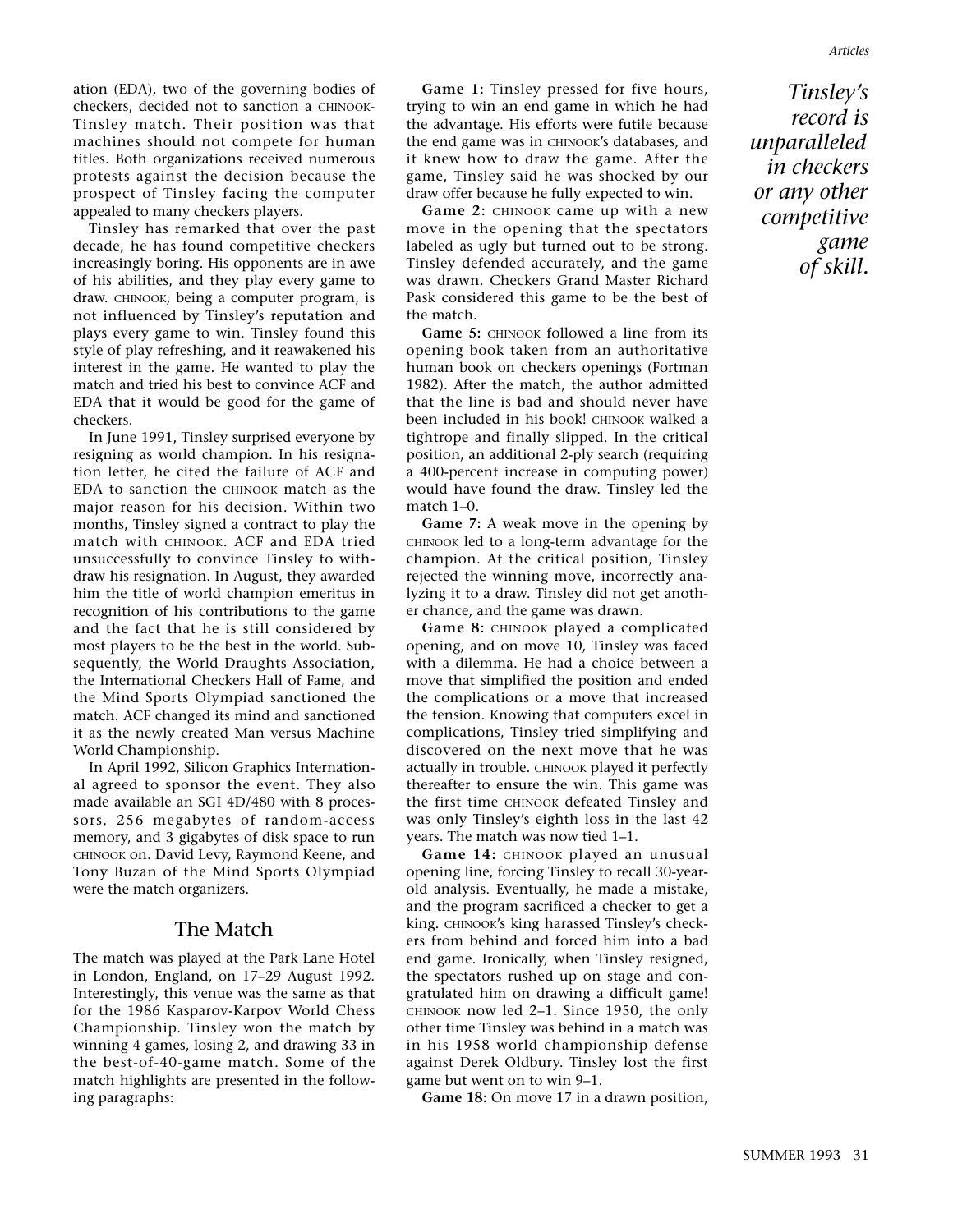# *CHINOOK's Wins in Games 8 and 14*

*The following games are annotated by Jonathan Schaeffer (1992). Comments in quotation marks are extracted from Marion Tinsley's notes. Standard checkers notation assigns each square with a number, as in figure 1. Moves are given as from-square–to-square pairs. Black initially occupies squares 1–12 inclusively, and white occupies squares 21–32 inclusively. If an opponent's checker is on an adjacent square, and there is an empty square behind it on the same diagonal, it can be captured (that is, jumped) and removed from the board. In checkers, captures must be taken. Multiple captures are allowed, and if more than one capture is possible, the player can choose. Checkers can only move and capture forward. When a checker reaches the opponent's back rank (that is, a white checker reaches one of 1–4, a black checker reaches one of 29–32), it is promoted to a king. Kings can move and capture both forward and backward. A player wins if the opponent has no more pieces on the board or has no more legal moves. Black moves first.*



*Figure 1. Checkers Notation.*

# **Black: CHINOOK White: Tinsley Game 8**

**11–15 23–18 10–14** In tournaments, the first three moves are chosen by lottery, which forces the players to know all the openings and adds more excitement to the game. Because some of these openings are strongly favorable to one side, two games are played with the players playing each color of the opening. In the previous game with this opening, Tinsley played black and came close to victory.

**18–11 08–15 22–17 14–18** This move caught everyone by surprise. Tinsley was mad at himself after the game for allowing these complications. "As soon as I made this move and CHINOOK made its reply (immediately) I knew that trouble was heading my way."

**24–19** "Nothing appealed to me here."

**15–24 28–19 07–11 17–14 11–16 19–15 04–08 21–17 16–19 17–13 12–16** (see figure 2) **25–21** CHINOOK predicted 26–22 with advantage to white. After the game, Tinsley demonstrated that 26–22 was markedly superior to 25–21. He explained his move

choice by stating that the position was complicated, and 25–21 appeared to simplify things. "I spent a lot of time on 26–22—but it was just too complicated." Now CHINOOK's assessment of the position grows from move to move.



*Figure 2. After Move 9, 12–16.*

**18–22** A 19-ply search shows a 20 point advantage, where a checker is worth 100 points.

**26–17 09–18 29–25 16–20** A 21-ply search increases the advantage to 35 points.

**17–14 02–07 21–17 19–24** This move surprised everyone in the audience except Tinsley who had seen it coming shortly after making his 25–21 move. At first glance, it appears that white wins a checker after 32–28. However, CHINOOK planned 18–23, sacrificing a man to get a king. The king would then attack Tinsley's men from behind, easily winning.

**30–26 07–10** The advantage is now 51 points. On several occasions in the past, CHINOOK had advantages as big as this one against Tinsley, but they always petered out to a draw.

**14–07 03–19 27–23 18–27 32–16 24–27** The program is up 81 points. Now the result is obvious to the contestants; CHINOOK sees it is win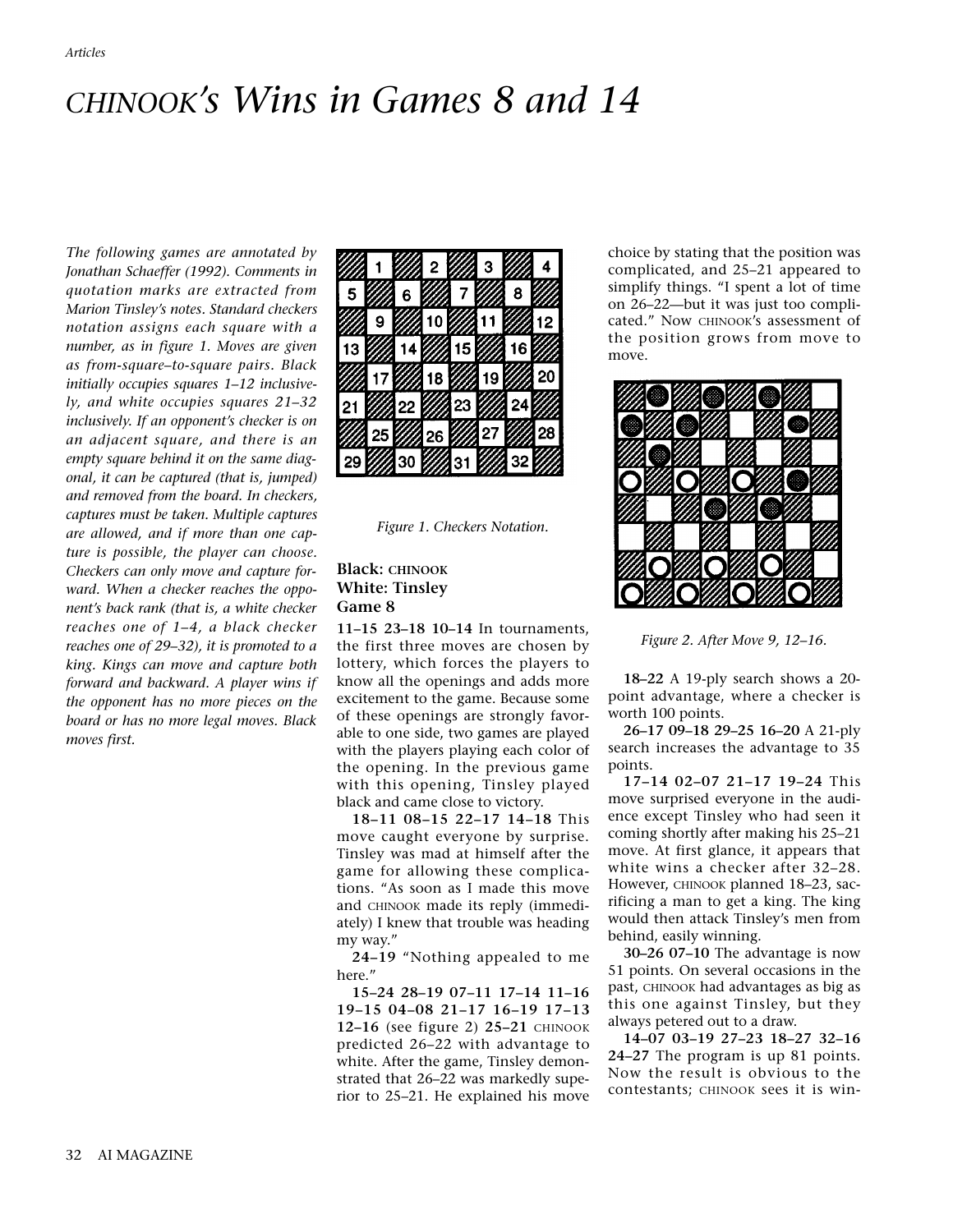ning a checker.

**31–24 20–27 26–22 08–12 16–11** At this point, CHINOOK announced it had seen to the end of the game and announced a win. Even though I knew it was coming, I was stunned. Norman Treloar, who often sat beside me on stage, today was in the audience watching. Paul Lu, who was monitoring the computer, saw that CHINOOK had stopped calculating. He thought that the program had died, or the machine had crashed. No one in the audience had an inkling of what was about to happen.

**27–31 11–07 31–26 25–21 26–30 22–18 30–26 18–14 26–22** Chinook wins. When Tinsley and I shook hands, most of the audience thought we were agreeing to a draw. Checkers Master Tom Landry writes, "CHINOOK would now force a win as follows: 07–02 06–09 13–06 22–13 14–10 13–09 21–17 09–13 and Black wins. The man on 17 cannot move because White would then lose two pieces, e.g. 17–14 13–09. Therefore it must remain on 17 to be captured next move."

#### **Black: Tinsley White: CHINOOK Game 14**

**12–16 21–17 09–14 17–13 16–19 24–15 10–19 23–16 11–20 26–23 08–11 22–18 07–10 18–09 05–14 25–22 04–08 22–18** CHINOOK comes out of the opening with a seven-point advantage.

**14–17 31–26** Searching a bit deeper shows a 17-point advantage.

**10–15 18–14 08–12** "I used to laugh at [Grand Master Willie] Ryan for forgetting his own published play. But no more! In World Championship Checkers I give 11–16,…, to draw. [Grand Master] Pat McCarthy asked me later why I didn't take this route. The answer? I had forgotten it!"

**28–24** A 19-ply search downgraded the assessment to even. CHINOOK analyzed 06–10 to a draw.

**12–16** You can imagine the shock on my face when CHINOOK reported it was suddenly up 47 points. Obviously, 12–16 was a mistake, but the win was far from easy.

**29–25 17–21 14–09** A 68-point advantage: Black is going to start running out of safe moves and will be forced into accepting white's upcoming sacrifice. When a score becomes this big, the win is usually achieved easily. To Tinsley's credit, he put up the best defense possible. At several points in the game, CHINOOK wavered and thought that the win was gone.

**03–08 09–05** "After this move, I never saw the glimpse of a draw."

**06–10 13–09** (see figure 3) **01–06** The checker on 9 is trapped and is lost, but CHINOOK can crown the man on 5.



*Figure 3. After Move Fifteen, 13–9.*

**05–01** CHINOOK sacrifices a checker for positional considerations. As part of our preparation, CHINOOK played 64 tournament games against master and grand master opposition in the month before the Tinsley match. CHINOOK lost two games that revealed a major flaw in how the program assessed positions where one side sacrificed a checker for positional considerations. This problem was found and fixed the week before the Tinsley match began. Tinsley had confided to me that this type of position seemed to be a weakness in the program. After this game, he had to change his assessment!

**06–13 01–05 02–07 05–01** Was it a win? Our position looked so strong, but a 23-ply search said CHINOOK was only up 37 points. Originally, the program was going to play 25–22 with a 53-point advantage. However, at depth 21, the score dropped to 30 points, and 05–01 emerged as best. At the time, I thought this move was a mistake. This move was the last one

before time control for Tinsley. CHI-NOOK said that after 25–22, the piece had to be returned with 21–25. I (naively) thought this move might be difficult for Tinsley to find with the few minutes he had remaining on the clock. After the game, he told me 25–22 draws, and 05–01 is the only way to win.

**08–12 32–28 10–14 01–06 15–18 06–10 11–15 10–03 16–19 23–16 12–19 03–07 14–17 26–22** At this point, CHINOOK's analysis revealed why the score had been low over the past few moves: It saw it was winning a checker but thought black could achieve a man-down draw (as did most of the audience). With a 23-ply search, CHINOOK found a way of forcing the game into a winning position in its end-game databases.

**17–26 30–16 21–30 07–10 18–22 10–19 22–26 16–11 26–31 11–07 30–25 19–23 25–22 07–03 22–17 23–18** CHINOOK wins. "A few games back I was relishing what an easy match this would be, and now I was a game down! What a psychological roller coaster this [match] had become." Several experienced masters rushed to the table to congratulate Tinsley on a beautiful man-down draw! Landry writes, "White wins by 17–21 (31–26 instead allows an exchange by 18–23) 03–07 13–17 18–23 17-22 07–10 22–25 10–15 25–30 24–19 31–24 19–16, and the king on 24 is trapped. A brilliant game."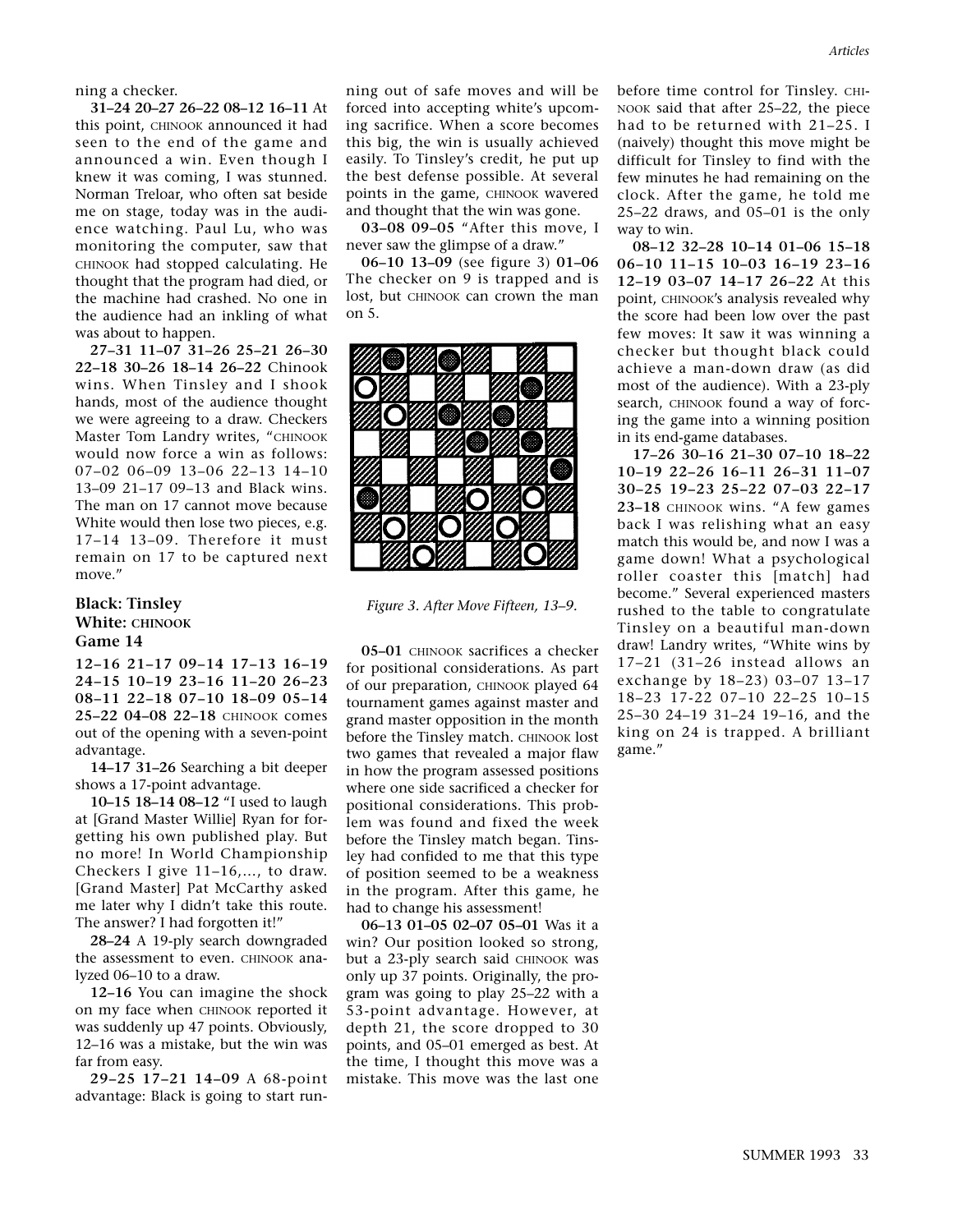*Can CHINOOK defeat Tinsley in another year or two . . . ?*

CHINOOK entered a deadlock situation. The program was unable to make its next move and forfeited the game. The match was now even at two wins for each player.

**Game 25:** Tinsley inadvertently transposed moves, and CHINOOK was out of its opening book in a difficult position. On move 10, the program made the decisive mistake, and Tinsley flawlessly concluded the game. Tinsley led 3–2.

**Game 26**: Tinsley appeared to be in trouble in this game, and many spectators thought he was lost. In fact, he had seen through all the complications and had found the only route to a draw.

Game 31: CHINOOK got into trouble early in the game and struggled, eventually finding the draw in a game most people, including Tinsley, thought was lost.

**Game 39:** Always playing to win, CHINOOK spurned a safe draw in favor of a move that led to a small and illusory advantage. In the resulting end game, Tinsley outplayed the program and won. The final score was 4–2 for Tinsley.

#### Analysis of the Results

A post mortem analysis of the games by several checkers grand masters indicates that Tinsley was indeed the better player. However, although Tinsley won the match by two games, the final score could have been different. On the one hand, game 18 was a forfeit by CHINOOK. If Tinsley had started the second half of the match behind by one game, he would have had to play more aggressively. On the other hand, CHINOOK was lost in game 7 and in trouble in two other games.

From the match, a number of points are evident:

First, some of CHINOOK's mistakes require considerably more search depth to overcome than is possible under tournament conditions with a move every three minutes on average. A 1000-fold faster computer or a 1000-fold more search time, resulting in an additional 10 ply of search, would still be inadequate. For example, CHINOOK has searched some of the difficult opening positions for 48 hours, without being able to find the correct move.

Second, CHINOOK's search is sometimes too deep in that the program can search beyond the resolution of some problems. For example, in game 26, CHINOOK could have played a move that would have made it difficult for Tinsley to draw the game. CHINOOK had seen far enough to know that the line led to a draw but did not appreciate that it was a difficult draw, leading to many opportunities for the opponent to make a mistake. The program chose a better move, missing its best practical chance.

Third, the biggest weakness of the program is the opening. When the program is out of its opening book or antibook, it sometimes cannot find the correct move, such as in game 25. It is unrealistic to expect that in a typical three-minute search, the program can correctly play a position that took humans many years to solve.

Fourth, we cannot blindly trust published human analysis. Although all moves in our opening book and antibook have been verified with 19-ply searches, this depth is still inadequate to discover the problem with the opening line played in game 5.

Fifth, the end-game databases are a tremendous asset. The completion of the eight-piece databases, a challenging task with the resources we currently have available, will significantly improve the program's play. With them, it might also be possible to compute the game-theoretic value of the game of checkers.

Clearly, we have considerable work to do before any rematch with Tinsley.

#### Conclusions

Can CHINOOK defeat Tinsley in another year or two? This question is a hard one to answer. Although it seems inevitable that a computer program, not necessarily CHINOOK, will exceed human capabilities in checkers, it is not clear when this match might take place. It will be difficult to wrest the title away from Tinsley.

CHINOOK is yet another demonstration of the potential for brute-force computations. Largely on the basis of deep brute-force searching and end-game databases, CHINOOK established itself as the second-best checkers player in the world. However, this traditional approach to building game-playing programs appears to be inadequate to defeat the best player in the world. In particular, we believe that a deeper search of a few extra ply will be inadequate to eliminate the performance gap between Tinsley and CHINOOK.

Adopting the path of least resistance to success, most of the current work on CHINOOK concentrates on the opening knowledge and end-game databases. Acquiring more opening knowledge is of significant benefit to CHINOOK, given the small number of moves in its opening book. Although it has its share of danger, this rote learning has not yet reached its point of diminishing returns. Each end